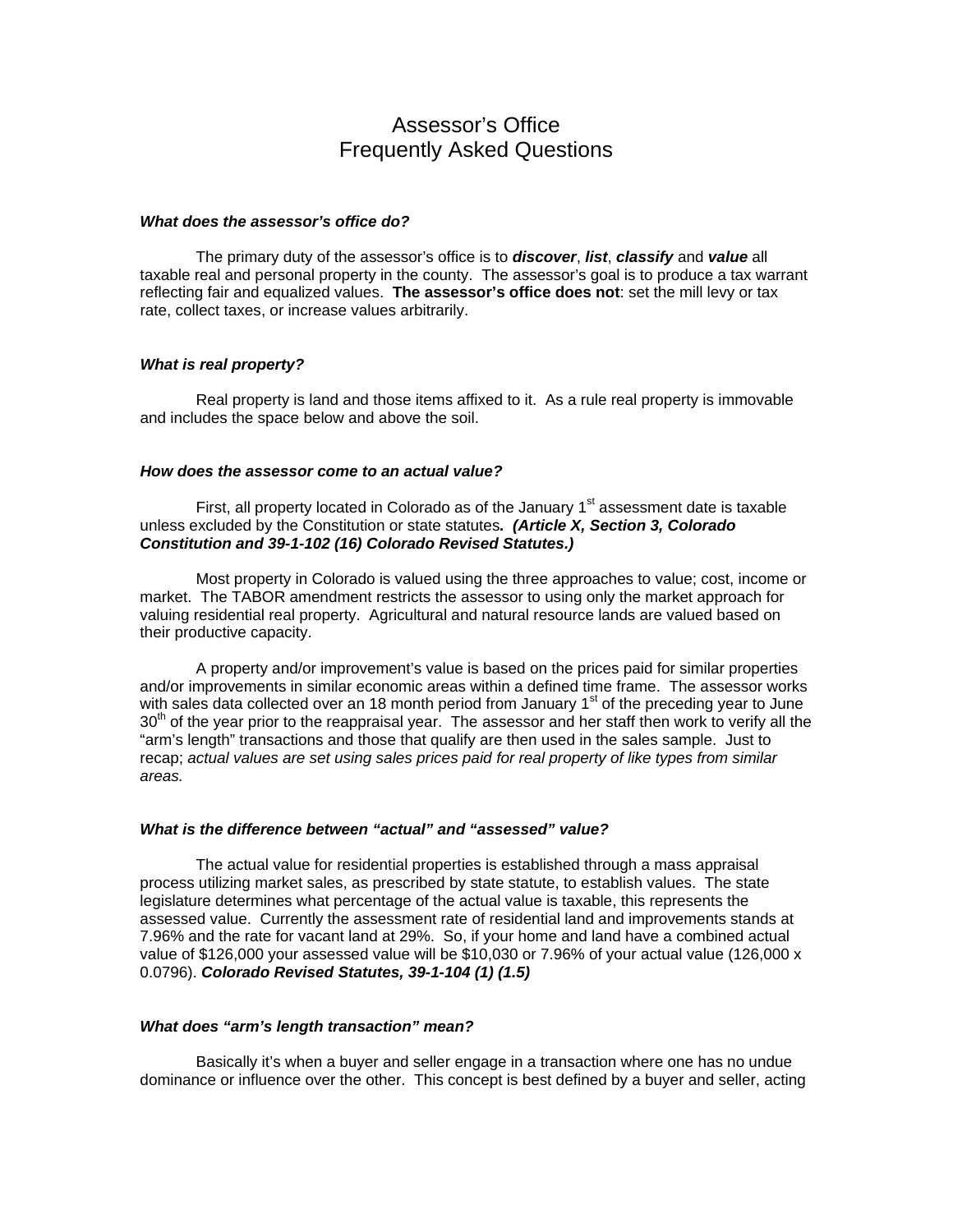out of self interest, having no relationship or connection to one another. Arm's length transactions comprise the qualified sales from which our market data is derived.

### *Why does the tax appraiser want to inspect my home?*

We do physical inspections because we want to be fair and accurate in our valuations. After remodels, renovations, new construction or sales we physically inspect properties so that we have an accurate profile of the improvements. This is important because state law allows only market sales to be used to establish values for residential property.

## *The assessor's office values personal property does that mean the things in my home?*

 No. For our purposes personal property means items that are used in commercial or industrial operations. These items are typically moveable and can be such things as equipment and machinery. Personal property can also refer to intangible items such as trade names, copyrights and patents.

## *So, how do I find out the actual value the assessor has placed on my property?*

 State law requires that the assessor's office send real property owners a "notice of valuation," or NOV, on an annual basis. The NOV must be sent no later than May 1<sup>st</sup> and includes a protest form to be used should you feel your valuation is in error. Don't forget, we work for you so, should you need information regarding your valuation, please feel free to call us; our office hours are 8-4, Monday through Friday.

## *Why is there an improvement value on my "Notice of Valuation" when I haven't made any upgrades to my home?*

*Improvements* are not upgrades or remodels, but rather, those structures and items permanently affixed to the land.

### *Is there a deadline for protests?*

 The month of May is the "formal" protest period when the assessor and her staff sit to hear protests of valuation. Please feel free to notify the assessor's office anytime you have concerns or questions.

#### *What is the process after I file a protest?*

 All formal protests are filed in the month of May. The assessor's office then spends the month of June addressing each protest. During June each protested property is reappraised and, if possible, physically inspected. Adjustments, if warranted, are made and a "notice of determination" **(NOD)** is sent to the taxpayer before the last working day in June.

## *Okay, what's an NOD?*

An NOD is a "notice of determination." This notice is sent after a taxpayer files a protest and the investigative process has been completed (no later than the last working day in June).